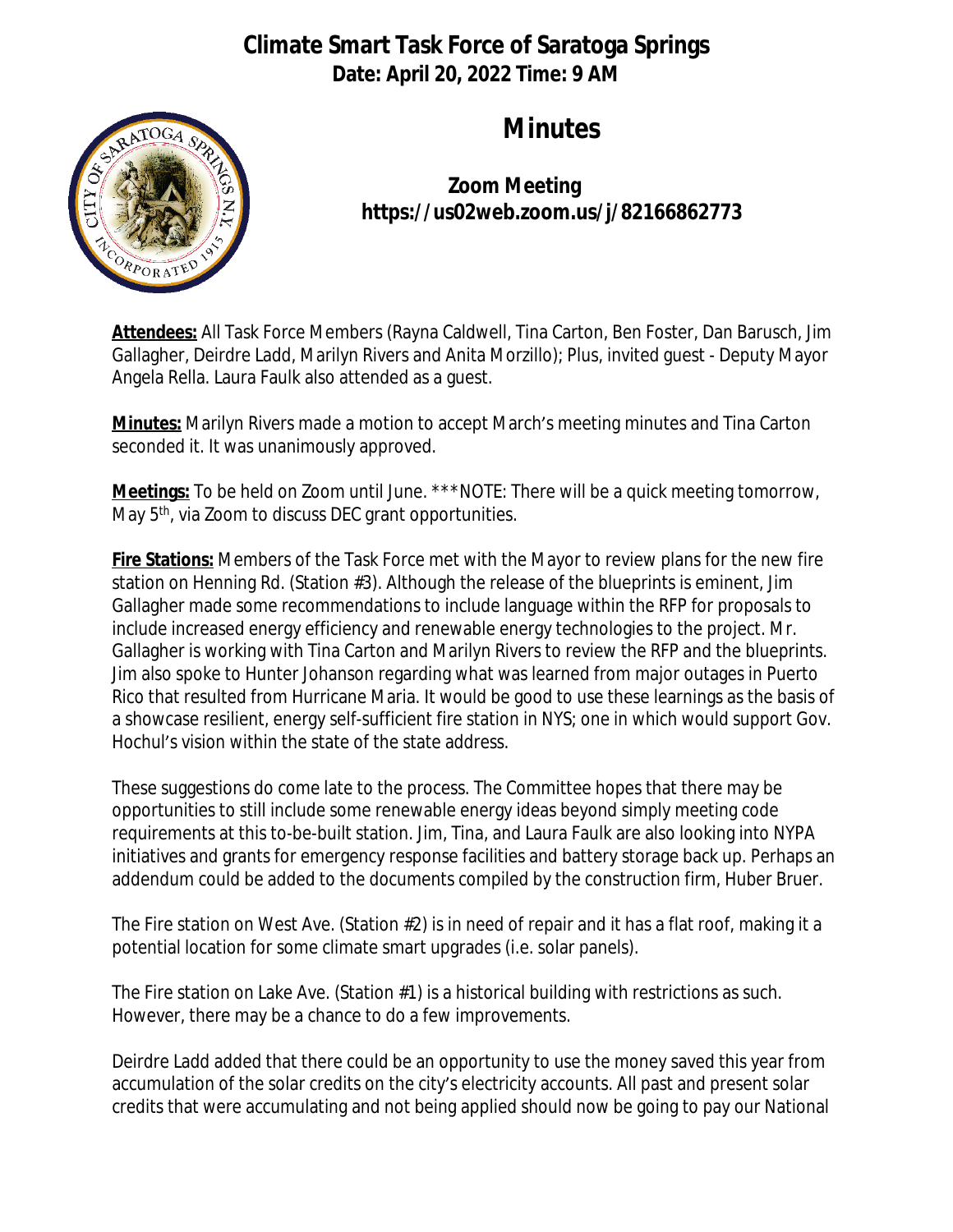## **Climate Smart Task Force of Saratoga Springs Date: April 20, 2022 Time: 9 AM**

Grid metered account bills. The 2022 budget *did not* reflect this savings. Since the Solar Park is a city Climate Smart initiative, the money being saved, should help pay for other city climate smart initiatives, such as fire station upgrades.

**Stretch Code Meeting**: Rayna and Tina met with Patrick Hogan in Building & Planning to review and discuss the housing codes. There is a short-term expense with regards to environmental initiatives, but the long-term savings are well worth it and eventually off-set the increased costs. The Mayor will be working with Patrick to better understand opportunities with affordable housing incentives. Tina suggested budgeting for code compliance technology (\$50K) which will help make the code compliance process easier. Getting funding to streamline the process and have it be online will be very beneficial.

**Infrastructure Meeting**: Rayna Caldwell, Tina Carton, and Deirdre Ladd attended. Priorities are still being discussed. At the end, Deirdre asked Joanne Yepsen, the committee chair, what she saw as the priority. Joanne Yepsen said she'd like to focus on infrastructure initiatives around safety and ones that checked multiple boxes (i.e. safety *and* environmental initiatives such as bike lanes).

**Climate Smart Action Plan:** Rayna Caldwell, the committee chairperson, brought up the fact that these plans are now becoming a pre-requisite for grant applications. It is our committee's main task. The City needs something that helps to track goals and involves all city departments. Rayna is excited to work with Dan Barusch specifically on this because he has experience shepherding a Climate Smart Action Plan through the Village of Lake George. Rayna (and the Mayor) want this plan to be short and concise. When asked what she is most concerned about, Rayna says the safety of Saratoga Springs' water; everything from its supply in case of a drought, what preparations we have for extreme weather (i.e., flooding), how we can prevent contamination, and improve our pipe infrastructure, etc.). Therefore, the Task Force will prioritize actions that help promote water safety at this time.

**Electric Cars and EV Charging:** The purchase of a new, electric car has been approved. This will be the third in the city's fleet. White Plains' Mayor Roach is working to electrify their city's fleet and has even purchased police cars. DPW published its 2021 annual report and it lists all the vehicles. Marilyn Rivers will send Rayna the fleet vehicle report that has all vehicles and their VIN#.

**Gas Leaks**: Rayna Caldwell discussed the concern about methane and natural gas leaks, their environmental impact, and ways we can detect them. Commissioner Dillon Moran and Rayna will talk with National Grid about the assessing and handling of such leaks. National Grid outsourced this task 6 years ago. Rayna will work with the Interim DPW Commissioner, who will be announced on May 3<sup>rd</sup>, as well.

**Downtown Connector Trail:** Tina Carton updated the group on the commencement of construction along High Rock and Excelsior. She noted that the Wednesday Farmers Market will be temporarily moved to the bottom floor of the parking garage and continue to be in the